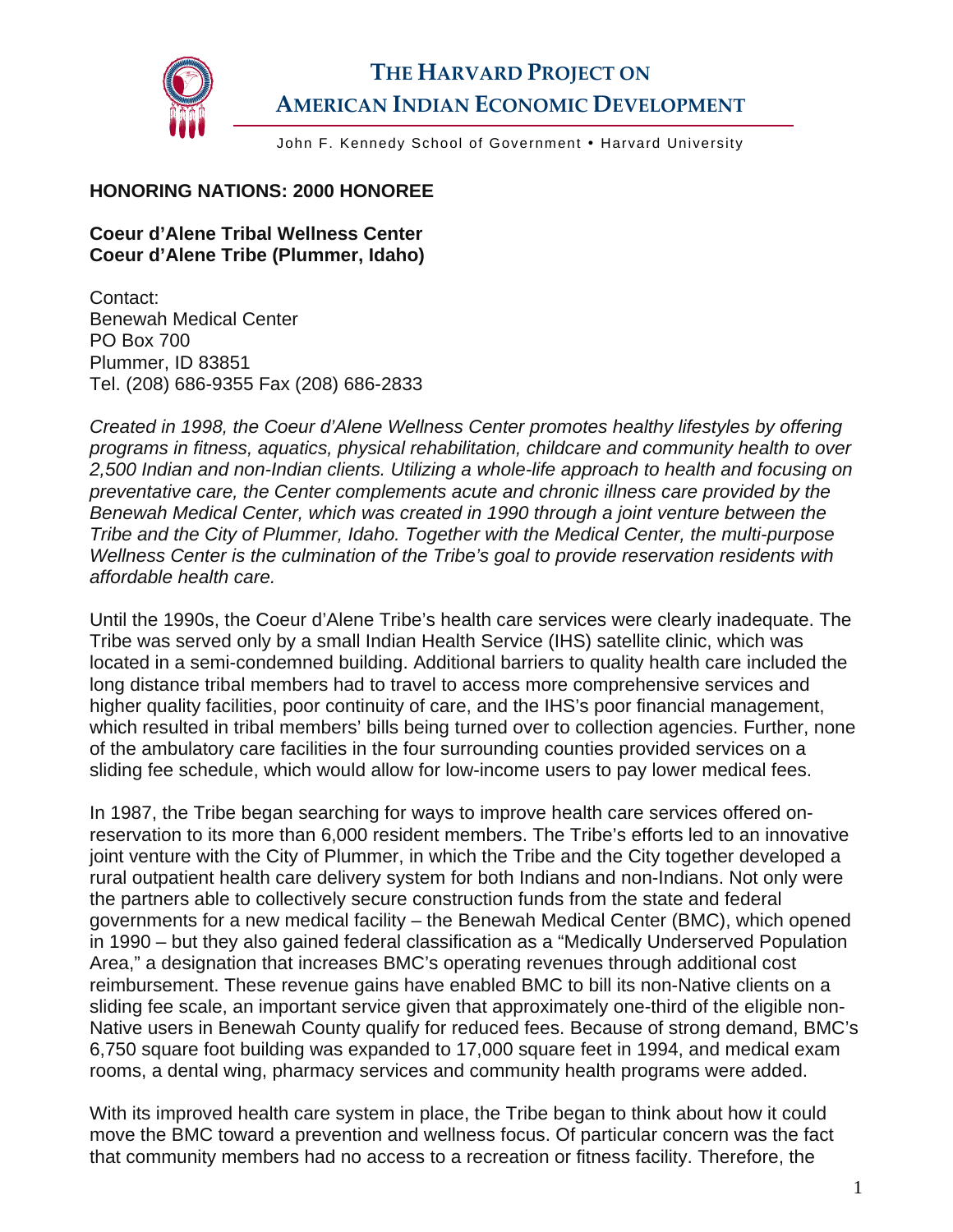Tribe and the City of Plummer expanded the scope of their joint venture and opened the Tribal Wellness Center in July 1998. The 43,000 square foot, \$5 million Wellness Center was built debt-free, using funding from a variety of sources, including federal, state, and private funds and BMC equity (tribal gaming revenue was not used). Today, the Wellness Center serves 2,500 users and provides a host of programs designed to improve mental, spiritual, emotional and physical health.

The Wellness Center's success is evident on several fronts. First, the Center addresses an important need in the community by enabling the BMC to complement its acute and chronic care services with preventative, wellness-based services. Programs and services are offered in aquatics, childcare, fitness, nutrition, physical therapy, cardiac rehabilitation, and community health. To promote these activities, the Wellness Center publishes a quarterly newsletter that informs the community about its programs and provides fitness and health tips. To improve the continuity of care between the Medical Center and the Wellness Center, staff members at the two organizations are encouraged to cross-train and to communicate regularly with each other. This way, care providers at the BMC can work cooperatively with experts at the Wellness Center on the best ways to meet specific patient needs. Given disproportionately higher incidence of chronic illness and preventable hospitalizations in the American Indian population (for example, American Indians' diabetes mortality rates are three times higher than the rates for whites), the various activities and initiatives offered through the Wellness Center have considerable potential to improve many individuals' lives.

Second, the Wellness Center's operations are impressive. Its Olympic-size recreational pool, therapy pool, gym, track and classrooms are state-of-the-art. The equipment is well maintained, and the Center's members and 30-member staff take great pride in keeping the facility as clean and functional as possible. In addition, the staff of both the BMC and Wellness Center has been proactive in making quality improvements: a full-time quality improvement director oversees safety, accreditation standards and other quality related matters. In fact, the BMC's and Wellness Center's leadership chose to conform to rigorous accreditation standards as a means of maintaining superior service. This choice underscores the Tribe's commitment not just to having a wellness center, but to having one with high operational standards.

Moreover, the Wellness Center is well governed. A nine-member Health Board (comprised of two Tribal Council members, two tribal members, two non-Indian community members and three clinicians) oversees both the BMC and Wellness Center. The Board operates under its own by-laws and is autonomous from tribal politics – distance that has allowed its members to make important decisions about hiring, budgeting, and facility priorities in response to user needs, not political pressures. Interestingly, the Tribal Council is looking at the BMC/Wellness Center's board as a model for some of its other tribal departments. Such attention is well deserved.

In terms of the Wellness Center's operational funding, the Tribe has chosen to rely primarily on third party reimbursements rather than gaming revenues. While this choice may only be possible in service areas that possess a sufficient number of users with private insurance, it should be encouraging to non-gaming tribes to know that such impressive facilities can be established without significant infusions of casino revenues and without compromising quality. Further, this choice is a source of pride for the Wellness Center's management, and it is committed to ensuring the financial stability of the Center in this funding environment. The Wellness Center's response to the tribal government's request that it continue to offer childcare (because no other childcare services exist on the reservation) is an inspirational example of the management's commitment. They found a way to maintain the Wellness